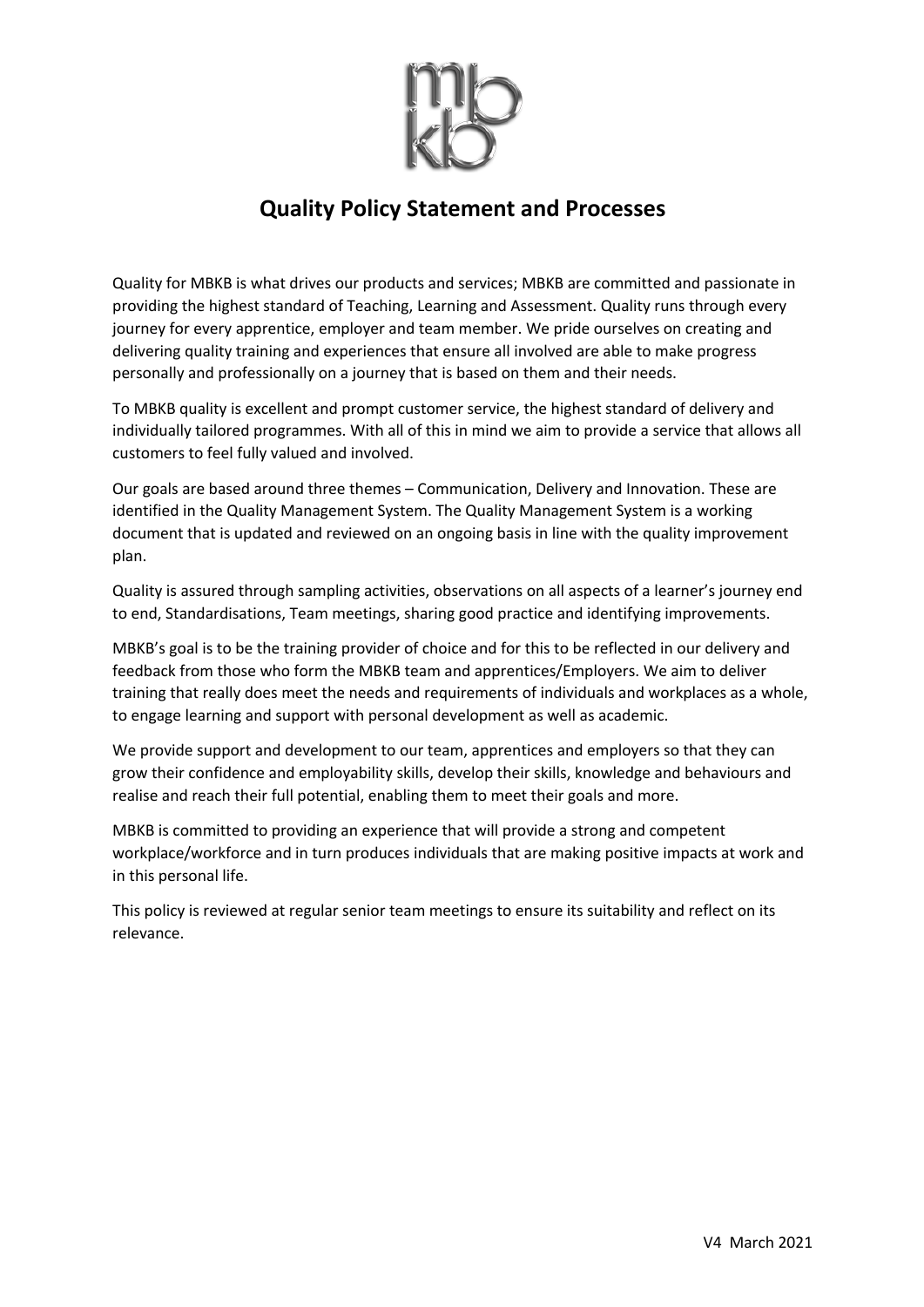### Q034 Quality Interactions Process

**Static sampling process** - this is part of the quality process, the quality team will follow their sampling plan monthly to complete a sample on learner portfolios, this will be carried out for all learners so 100% of portfolios will gain from a quality interaction; this will be repeated at 4 months from end to ensure that quality has not slipped and that the learner is on target to achieve their qualification or gateway. There will be a mid-point sample for those learners completing a payroll standard, carried out by the payroll head of policy. The sampling plan set up for these interactions covers all modules/units and methods of gathering evidence, throughout the period of a year we will have engaged in sampling across all areas of the standard/Qualification on multiple occasions. Feedback is offered to tutors that is constructive and supports what they are doing well and any development that is required. Targets are planned to be set at a 2 month target date to allow for actions to be completed, meeting the quality expectations. (see Sample Guidance sheet for Tutors)

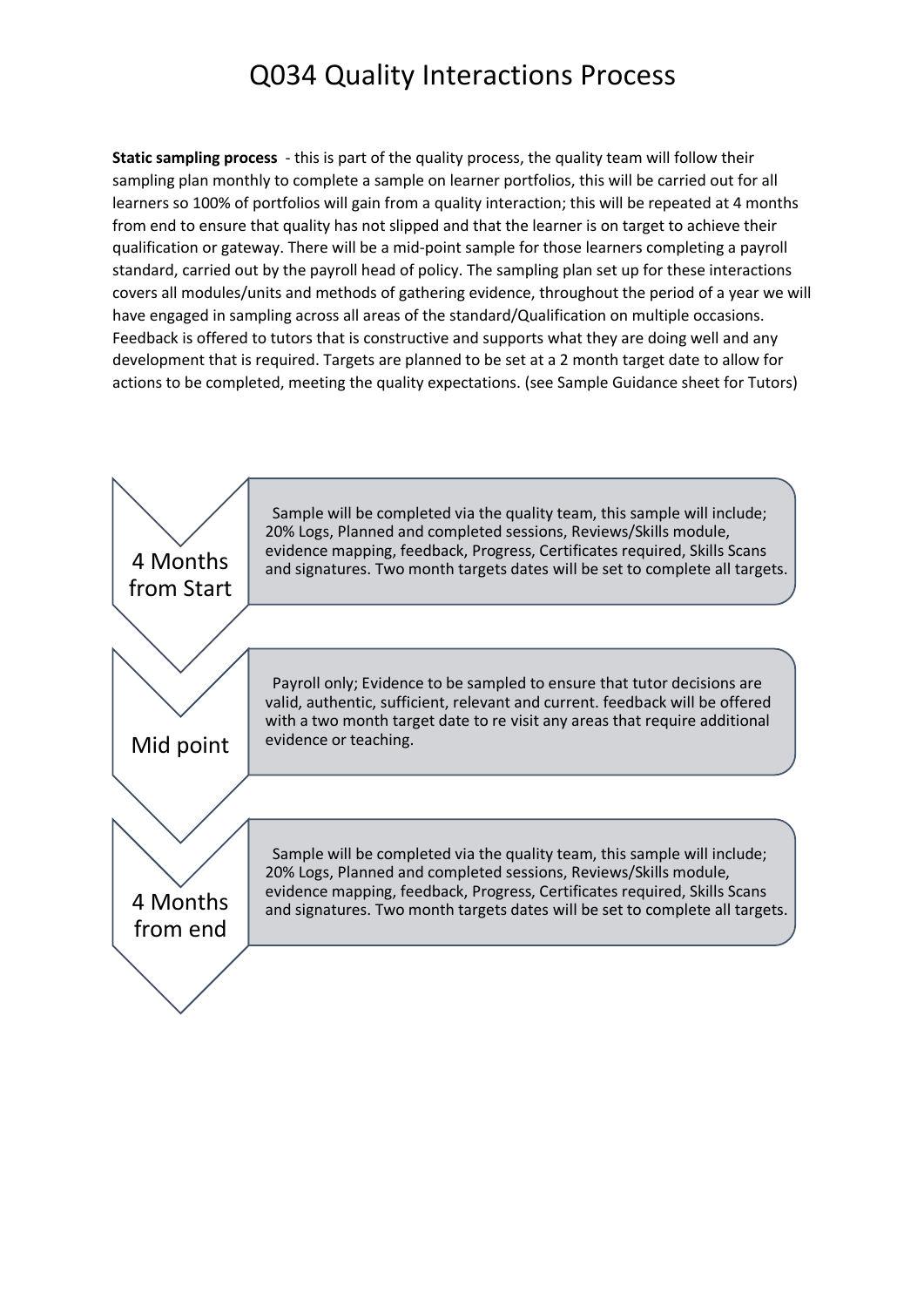## Q034 Quality Interactions Process

**Changeable sampling process** – This will be a topic based on the trends, patterns and feedback on other areas of quality interactions. The topics to be sampled will be completed for each tutor on a bi monthly basis through the quality team. Topics will be identified where there is a need to develop or improve particular areas of delivery or administration. Each tutor will have three learners chosen at random and the identified topic will be sampled, the feedback from all tutors will be offered to their Operations managers to develop any individuals and the overall results and summary of findings will be shared in our bi monthly team meeting, where this requires full team training this will also be included in the full team meeting.



All quality interactions are important and will not be completed in isolation, feedback is collected on all areas of quality and located on the Quality interaction sheet on the G Drive, this allows us to have an overview of our delivery and carry out focussed training and development within the team and individually, this will benefit the whole team and the impact on learners and employers will be a positive one, allowing us to continually improve. This sheet is completed Bi monthly on the last working day of the month.

Sector specific standardisations are carried out throughout the year and whole team standardisations are carried out within the team meetings. These are used to implement and feedback on quality activities and interactions.

| <b>Topical samples</b> | <b>Quality Interaction feedback</b> | <b>Team meetings</b> |
|------------------------|-------------------------------------|----------------------|
| April 21               | April (last working day)            | May $21$             |
| June 21                | June (last working day)             | July 21              |
| <b>Aug 21</b>          | Aug (last working Day)              | Sept 21              |
| <b>Oct 21</b>          | Oct (Last working Day)              | <b>Nov 21</b>        |
| <b>Dec 21</b>          | Dec (last working day)              | Jan 22               |